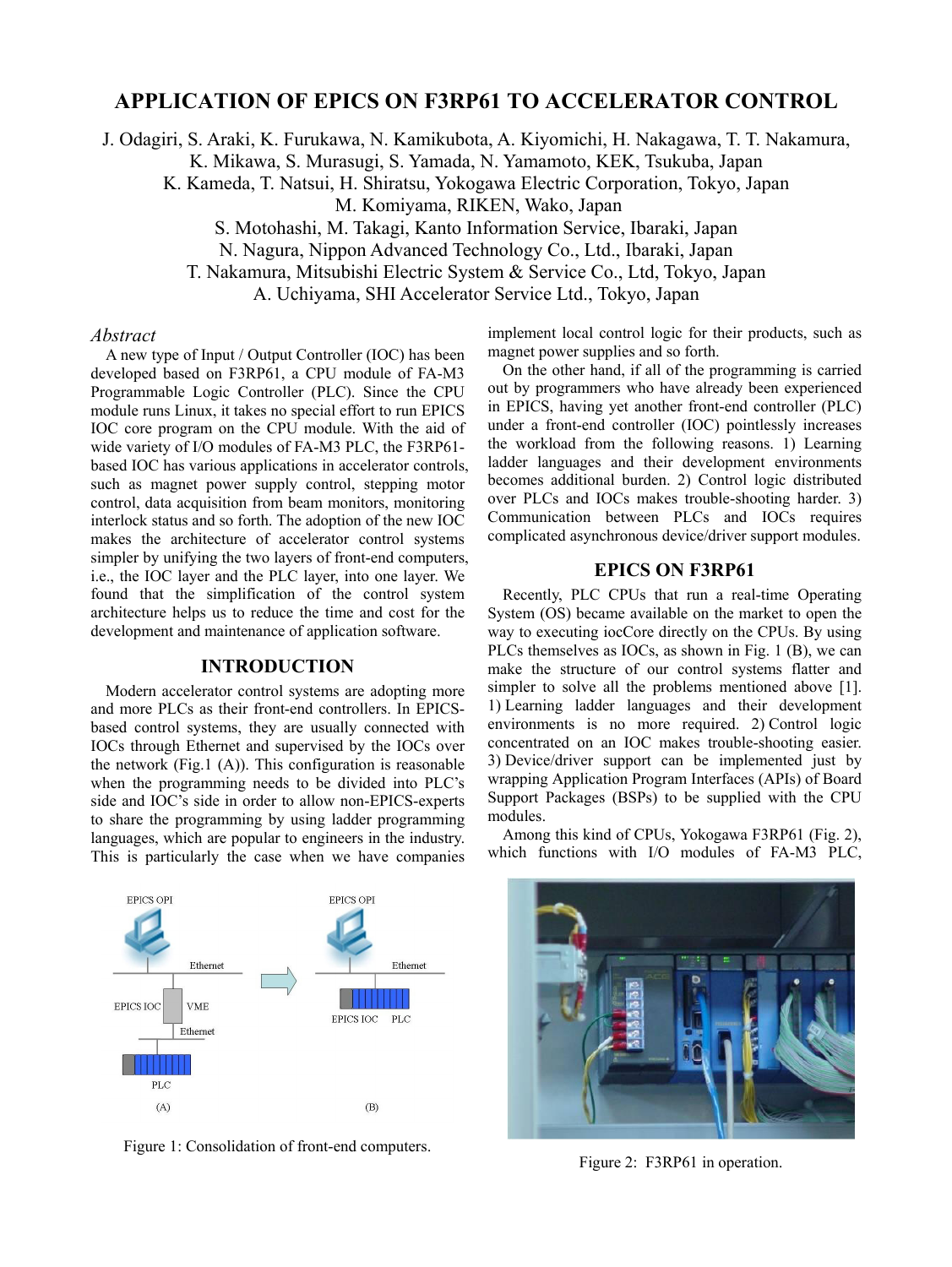features Linux support. For accelerator control systems, which are frequently updated throughout their lifetimes, it is of importance to reduce the time and cost required for the development of application software. The adoption of Linux for IOCs meets the requirement since developing programs in the user-space is easier and quicker than doing it in the kernel-space. Large improvement of realtime performance of Linux kernel in recent years is another reason for choosing Linux. With the kernel preemption feature enabled, F3RP61 has reasonably good real-time responsiveness that can satisfy control needs in many cases.

After feasibility tests carried out in the spring of 2008 to confirm that F3RP61 can fully function as IOC, F3RP61-based IOCs were adopted for EPICS-based control systems of KEKB, J-PARC and RIKEN RI Beam Factory [2], [3]. Since then, they have rapidly been applied to several different accelerator control purposes.

### **APPLICATIONS**

This section describes some of the examples of F3RP61-based IOCs in operation at KEK.

### *Magnet Power Supply Control*

Recently, PLCs tend to be adopted as the embedded controllers of relatively large-scaled power supplies for powering magnets and RF sources. An F3RP61-based IOC can be used as their dedicated controllers if an EPICS expert takes the charge of the programming. In this case, the sequence logic to operate the power supplies can be programmed by using EPICS sequencer written in Sequence Notation Language (SNL). Having the notion of state and the "when" clause to wait events, SNL allows us to write easy-to-read and easy-to-maintain programs.

F3RP61-based IOCs were first applied to control power supplies for the pulsed quadrupole magnets of the KEKB Main Ring, which is used to adjust tune shift [4]. F3RP61-based IOCs replaced existing ordinary PLC's CPUs running ladder programs with remaining all the other I/O modules in the existing PLC unit unchanged. A conditional ramping, which means changing output voltage quickly or gradually depending on whether it is higher or lower than a threathhold value, was implemented by using an EPICS sequencer program in a clear and simple manner to make the maintenance work easier.

The control subsystem of the J-PARC slow extraction line also adopted F3RP61-based IOCs to control the power supplies for the electrostatic septa and magnetic septa [5]. Since existing old power supplies were recycled for all magnetic septa, it is required to interface old PLCs embedded in the power supplies with the EPICS-based J-PARC control system. In order to avoid risks in reconstructing old but working system, F3RP61-based IOCs were added on top of the existing PLCs by connecting the I/O modules of the both controllers using metal cables to allow them to communicate each other.

Another application of the F3RP61-based IOC to power supply control can be found in reference [6].

### *Stepping Motor Control*

Several different types of positioning modules for FA-M3 are available for an F3RP61-based IOC to control movable devices of accelerator components. In order to make the positioning module execute an action, such as positioning in one direction, searching for the origin, resetting the origin, etc., the IOC needs to execute a sequence of I/O operations on control registers of the positioning module. It also fits into the SNL expressions quite well. In applications in accelerator control, positioning of devices, in many cases, is done by moving multiple axes independently. Obviously, a single sequencer program associated with parameter substitution files describing the axes suites to the purpose.

The control subsystem of the movable beam masks of the KEKB Main Ring has been upgraded by replacing existing ordinary PLC's CPUs with F3RP61 CPUs [7]. Eight masks at two stations are controlled by an F3RP61 based IOC. Two out of four F3RP61-based IOCs have already been operated since the summer of 2008 without any troubles.

The control subsystem of the slow extraction line of the J-PARC Main Ring also adopted an F3RP61-based IOC for the positioning of its movable septa. The IOC executes positioning of the electrode and yoke of the electrostatic septa, a set of magnetic septa and a set of screen monitors installed in the extraction line. In total, seventeen axes are handled by using five positioning modules under the supervision of the IOC.

### *Data Acquisition from Beam Monitors*

FA-M3 has analogue input modules with high speed ADCs which can reach up to the maximum conversion rate of 20 kHz. With this type of analogue input modules, F3RP61 can comprise an EPICS-based programmable data acquisition unit for relatively slow signals, such as beam signals pre-processed by their own dedicated circuits to process fast raw signals. A high speed digital module for FA-M3 PLC can also be used to accept external triggers to drive the data acquisition in synchronous with the beam. By developing a device support for the iocCore to access the I/O modules, a fully programmable data acquisition unit can be realized with ease.

F3RP61-based data acquisition has been adopted for two different types of beam monitors of the J-PARC Main Ring. One is the beam loss monitor, which comprises of more than three hundreds of gas chambers distributed along the ring (Fig. 3), and the other is a fast current transformer installed in the fast extraction line of the Main Ring. In both cases, the raw signal is integrated by a processing circuit and its output is read by an F3RP61 based IOC through an ADC channel. Although the two systems largely differ in the number of channels they handle, the basic function is the same in the regard that they read ADC channels driven by an external trigger coming from the timing system of the accelerator.